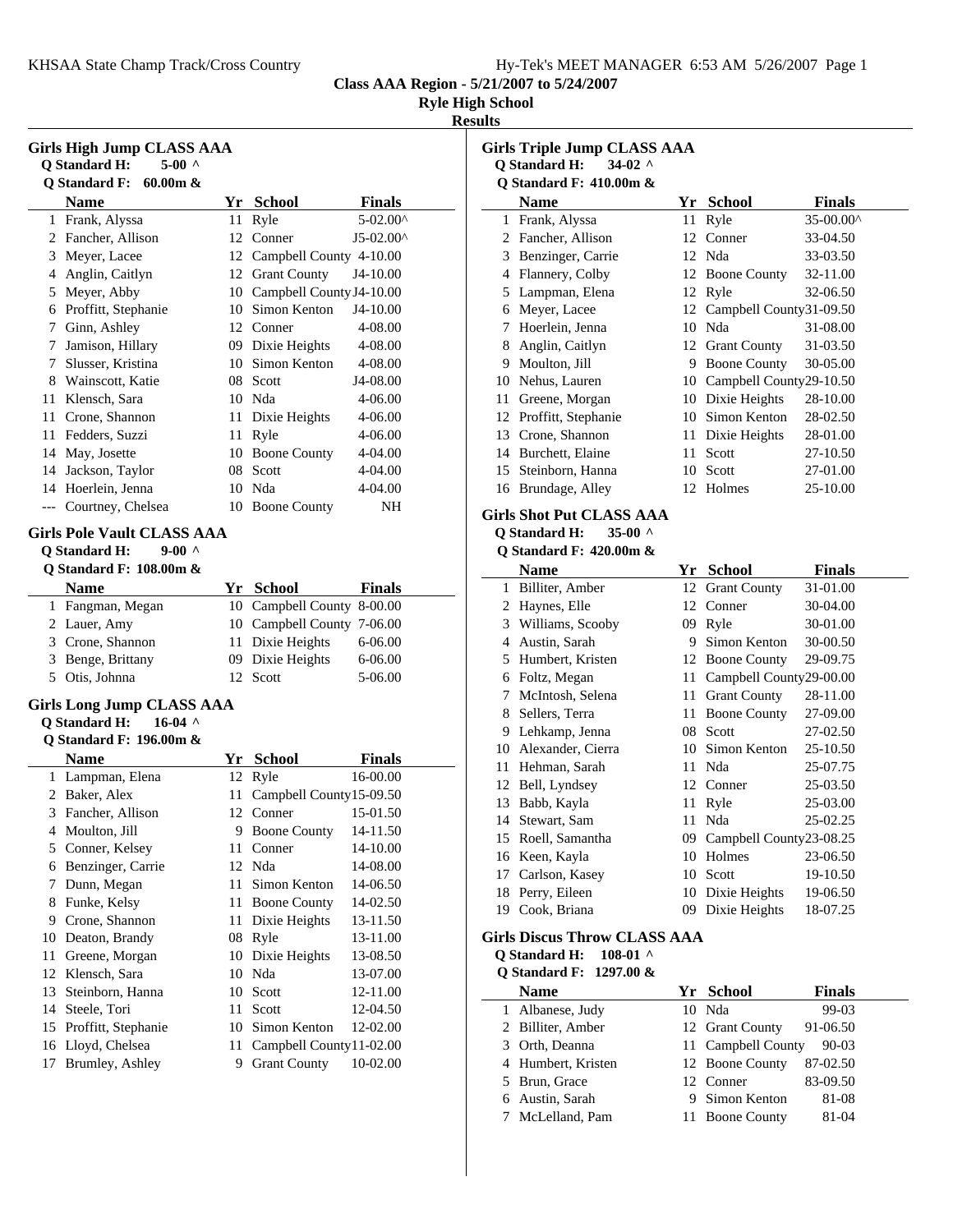|  | Hy-Tek's MEET MANAGER 6:53 AM 5/26/2007 Page 2 |  |  |  |  |
|--|------------------------------------------------|--|--|--|--|
|--|------------------------------------------------|--|--|--|--|

7 Pendleton, Ryan 11 Boone County 18-06.00

**Class AAA Region - 5/21/2007 to 5/24/2007**

|  | <b>Ryle High School</b> |
|--|-------------------------|

#### **Results**

| (Girls Discus Throw CLASS AAA)                               |                                              |    |                           |                     |  |
|--------------------------------------------------------------|----------------------------------------------|----|---------------------------|---------------------|--|
|                                                              | <b>Name</b>                                  |    | Yr School                 | Finals              |  |
| 8                                                            | Foltz, Megan                                 | 11 | Campbell County79-06.50   |                     |  |
| 9                                                            | Barnes, Morgan                               | 11 | Nda                       | 78-01               |  |
| 10                                                           | Arnett, Rachel                               | 12 | Ryle                      | 75-03.50            |  |
| 11                                                           | Bell, Lyndsey                                |    | 12 Conner                 | 74-05.50            |  |
| 12                                                           | Alexander, Tierra                            | 10 | Simon Kenton              | 72-10.50            |  |
| 13                                                           | McIntosh, Selena                             | 11 | <b>Grant County</b>       | 69-09               |  |
| 14                                                           | Jones, Allison                               | 11 | Ryle                      | 68-07               |  |
| 15                                                           | Fitterer, Deemi                              | 10 | Scott                     | 65-04               |  |
| 16                                                           | Carlson, Kasey                               | 10 | Scott                     | 64-05               |  |
| 17                                                           | Keen, Kayla                                  | 10 | Holmes                    | $45-06$             |  |
| 18                                                           | Cook, Briana                                 | 09 | Dixie Heights             | 45-01.50            |  |
| 19                                                           | Perry, Eileen                                |    | 10 Dixie Heights          | 44-08.50            |  |
| Boys High Jump CLASS AAA<br>$6-00$ ^<br><b>Q</b> Standard H: |                                              |    |                           |                     |  |
|                                                              | Q Standard F: $72.00m$ &                     |    |                           |                     |  |
|                                                              | <b>Name</b>                                  | Yr | <b>School</b>             | <b>Finals</b>       |  |
| 1                                                            | Fancher, Bud                                 | 10 | Conner                    | $6 - 02.00^{\circ}$ |  |
| 2                                                            | Addie, Chris                                 | 11 | Campbell County J6-02.00^ |                     |  |
| 3                                                            | Pendleton, Ryan                              | 11 | <b>Boone County</b>       | $6 - 00.00^{\circ}$ |  |
| 4                                                            | Soden, Joe                                   |    | 10 Grant County           | $J6-00.00^{\circ}$  |  |
|                                                              | $\epsilon$ $C_{111}$ , $D_{221}$ , $D_{331}$ |    | $10 \quad \text{C}$       | $F$ 10.00           |  |

|                                                                                                             | ташс                              | 11 | <b>Perinar</b>               | г шаіэ               |  |
|-------------------------------------------------------------------------------------------------------------|-----------------------------------|----|------------------------------|----------------------|--|
| 1                                                                                                           | Fancher, Bud                      |    | 10 Conner                    | $6 - 02.00^{\circ}$  |  |
| $\overline{c}$                                                                                              | Addie, Chris                      |    | 11 Campbell County J6-02.00^ |                      |  |
| 3                                                                                                           | Pendleton, Ryan                   |    | 11 Boone County              | $6 - 00.00^{\circ}$  |  |
| $\overline{4}$                                                                                              | Soden, Joe                        |    | 10 Grant County              | J6-00.00^            |  |
| 5                                                                                                           | Gulla, Frank                      |    | 10 Conner                    | 5-10.00              |  |
| 6                                                                                                           | Stockdill, Doug                   | 11 | Ryle                         | J5-10.00             |  |
| 7                                                                                                           | Kaiser, Nick                      | 11 | <b>Boone County</b>          | J5-10.00             |  |
| 8                                                                                                           | Deck, Tony                        | 11 | Scott                        | 5-08.00              |  |
| 9                                                                                                           | Hushebeck, Nick                   |    | 10 Cov. Catholic             | J5-08.00             |  |
| 10                                                                                                          | Hedges, Adam                      |    | 12 Campbell County 5-06.00   |                      |  |
| 11                                                                                                          | Stockdill, Ryan                   | 10 | Ryle                         | J5-06.00             |  |
| 12                                                                                                          | Utz, Tyler                        | 11 | Simon Kenton                 | 5-04.00              |  |
| 12                                                                                                          | Krajewski, Tim                    |    | 10 Dixie Heights             | 5-04.00              |  |
| 14                                                                                                          | Sharp, Reece                      |    | 10 Cov. Catholic             | J5-04.00             |  |
| 15                                                                                                          | Hughes, Matt                      | 11 | Dixie Heights                | 5-00.00              |  |
| 16                                                                                                          | Carroll, Nick                     | 9  | Simon Kenton                 | J5-00.00             |  |
| <b>Boys Pole Vault CLASS AAA</b><br><b>O</b> Standard H:<br>$12-06$ ^<br><b>O Standard F: 150.00m &amp;</b> |                                   |    |                              |                      |  |
|                                                                                                             |                                   |    |                              |                      |  |
|                                                                                                             | <b>Name</b>                       |    | Yr School                    | <b>Finals</b>        |  |
| 1                                                                                                           | Long, Chad                        | 12 | Campbell County12-06.00^     |                      |  |
| $\overline{c}$                                                                                              | Long, Drew                        | 10 | Campbell County10-06.00      |                      |  |
| 3                                                                                                           | Thueneman, Daniel                 | 12 | Scott                        | 9-06.00              |  |
| $\overline{4}$                                                                                              | Marshall, Trey                    | 11 | Cov. Catholic                | J9-06.00             |  |
| 5                                                                                                           | Restle, Kyle                      |    | 10 Cov. Catholic             | J9-06.00             |  |
| 6                                                                                                           | Supe, Gabe                        | 11 | Scott                        | 8-06.00              |  |
|                                                                                                             | <b>Boys Long Jump CLASS AAA</b>   |    |                              |                      |  |
|                                                                                                             | <b>Q</b> Standard H:<br>$21-00$ ^ |    |                              |                      |  |
|                                                                                                             | Q Standard F: 252.00m &           |    |                              |                      |  |
|                                                                                                             | <b>Name</b>                       |    | Yr School                    | <b>Finals</b>        |  |
| 1                                                                                                           | Hushebeck, Nick                   | 10 | Cov. Catholic                | 20-08.50             |  |
| $\overline{c}$                                                                                              | Addie, Chris                      | 11 | Campbell County19-08.50      |                      |  |
| 3                                                                                                           | Jett, Mitchell                    | 11 | Dixie Heights                | 19-08.00             |  |
| $\overline{4}$                                                                                              | Kaiser, Nick                      | 11 | <b>Boone County</b>          | 19-06.00             |  |
| 5<br>6                                                                                                      | Gulla, Frank<br>Soden, Joe        | 10 | Conner<br>10 Grant County    | 19-02.50<br>18-10.50 |  |

| 8 Toner, Michael      |    | 12 Cov. Catholic            | 18-03.00 |
|-----------------------|----|-----------------------------|----------|
| 9 Fancher, Bud        |    | 10 Conner                   | 18-01.00 |
| 10 Lamping, Josh      |    | 10 Ryle                     | 17-08.00 |
| 11 Hedges, Adam       |    | 12 Campbell County 17-07.50 |          |
| 12 Jones, Logan       |    | 11 Simon Kenton             | 17-04.00 |
| 13 Ferguson, Cody     |    | 10 Ryle                     | 17-03.00 |
| 14 Haggerty, Ben      |    | 9 Dixie Heights             | 16-10.50 |
| 15 Carroll, Nick      |    | 9 Simon Kenton              | 16-08.00 |
| 16 Deck, Tony         | 11 | Scott                       | 16-02.50 |
| 17 Parker, CJ         |    | 10 Grant County             | 15-06.50 |
| 18 Lockett, Shavontae | 09 | Holmes                      | 15-00.00 |
|                       |    |                             |          |

## **Boys Triple Jump CLASS AAA**

**Q Standard H: 43-02 ^**

# **Q Standard F: 518.00m &**

|    | <b>Name</b>           | Yr | <b>School</b>               | <b>Finals</b> |
|----|-----------------------|----|-----------------------------|---------------|
| 1  | Hedges, Adam          |    | 12 Campbell County43-08.00^ |               |
|    | 2 Hushebeck, Nick     | 10 | Cov. Catholic               | 41-08.00      |
|    | 3 Gulla, Frank        | 10 | Conner                      | 40-04.50      |
| 4  | Soden, Joe            |    | 10 Grant County             | 39-03.00      |
|    | 5 Addie, Chris        |    | 11 Campbell County 39-03.00 |               |
| 6  | Wolfe, Chris          | 11 | <b>Boone County</b>         | 39-00.00      |
|    | 7 Vaughn, Ryan        | 11 | Simon Kenton                | 37-00.00      |
| 8  | Lamping, Josh         | 10 | Ryle                        | 36-08.25      |
| 9  | Spalding, Chris       |    | 12 Boone County             | 36-02.00      |
| 10 | Parker, CJ            | 10 | <b>Grant County</b>         | 35-08.00      |
|    | 11 Cahill, Ryan       | 09 | Cov. Catholic               | 35-05.50      |
|    | 12 Jones, Mark        | 10 | Holmes                      | 35-02.00      |
|    | 13 Vogelpohl, Brad    |    | 12 Ryle                     | 34-10.00      |
|    | 14 Lockett, Shavontae | 09 | Holmes                      | 33-04.50      |

## **Boys Shot Put CLASS AAA**

# **Q Standard H: 48-04 ^**

# **Q Standard F: 580.00m &**

|    | Name             | Yr   | <b>School</b>              | <b>Finals</b> |
|----|------------------|------|----------------------------|---------------|
| 1  | Grant, Markus    |      | 12 Cov. Catholic           | 45-10.50      |
| 2  | Sumpter, Chris   | 11   | Cov. Catholic              | 44-08.75      |
| 3  | O'Neal, Ryan     |      | 12 Simon Kenton            | 41-05.75      |
| 4  | Jackson, Tim     |      | 12 Scott                   | 40-04.00      |
| 5  | Lay, Andy        |      | 10 Campbell County39-09.50 |               |
| 6  | Mullins, David   | 11   | Scott                      | 39-07.75      |
| 7  | Zajac, Stan      |      | 10 Dixie Heights           | 39-03.50      |
| 7  | Hunter, DJ       | 11   | Holmes                     | 39-03.50      |
| 9  | Riley, Chad      |      | 11 Boone County            | 37-07.50      |
| 10 | Draper, Evan     | 12   | Conner                     | 35-08.00      |
| 10 | Hill, Andrew     |      | 12 Conner                  | 35-08.00      |
|    | 12 Sweet, Matt   |      | 11 Grant County            | 33-03.00      |
|    | 13 Cronin, Steve |      | 12 Ryle                    | 32-09.50      |
|    | 14 Eigler, Zach  | 10   | <b>Boone County</b>        | 32-01.25      |
|    | 15 Hughes, Kyle  | 10 - | Campbell County28-09.00    |               |
|    | 16 Feltner, Mark | 10 - | <b>Grant County</b>        | 27-03.25      |